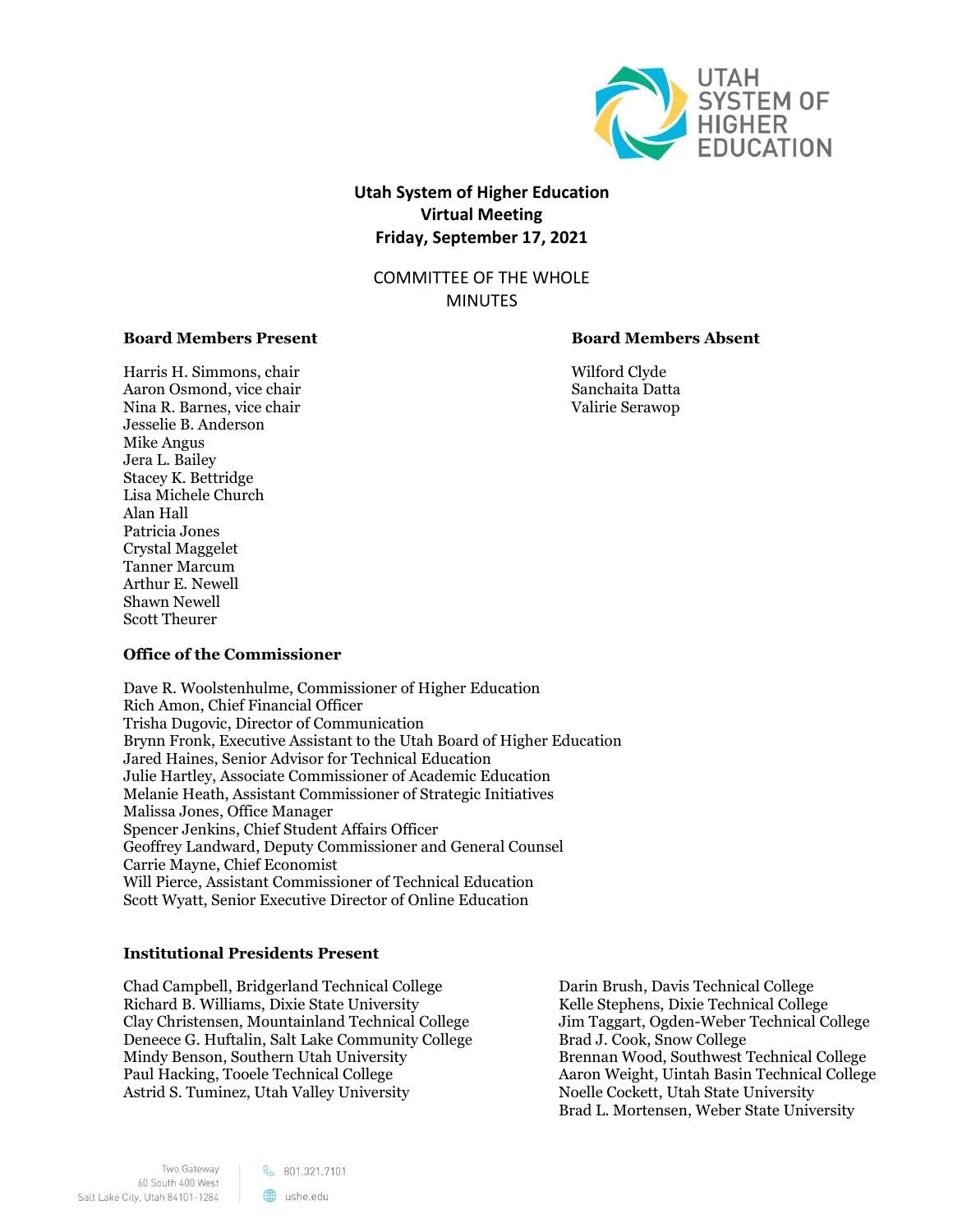Board Meeting Minutes Friday, September 17, 2021 2

# **Southwest Technical College Board of Trustees**

Beverly Burgess Dave Staheli Mike Evans Darin Gifford Garrett Cottam Roger Howard

# **Other Guests**

Nouman Kante, Southern Utah University student Taylor Deutschlander, Southwest Technical College student James Mullenaux, Southwest Technical College Foundation Board Member

Chair Simmons called the meeting to order at 7:30 a.m.

# *Closed Session*

**Board member Jones made a motion to go into closed session for the purposes of discussing the character, professional competence, or physical or mental health of an individual; Board member Shawn Newell seconded the motion and the motion was passed.**

# **Committee of the Whole**

Chair Simmons called the Committee of the Whole meeting to order at 9:00 a.m.

# *Student Update*

Student updates were provided by Taylor Deutschlander from Southwest Technical College and Nouman Kante from Southern Utah University. This was an information item only; no action was taken.

# *New Student Board Members*

Brynn Fronk administered the Oath of Office to new student Board member Tanner Marcum. This was an information item only; no action was taken.

# *Committee Report (TAB A)*

Committee updates were provided by Board member Church, Board member Arthur Newell, Board member Shawn Newell, and Board member Angus. This was an information item only; no action was taken.

# *Annual Report (TAB B)*

Commissioner Woolstenhulme reviewed the Annual Report with the Board members. This was an information item only; no action was taken.

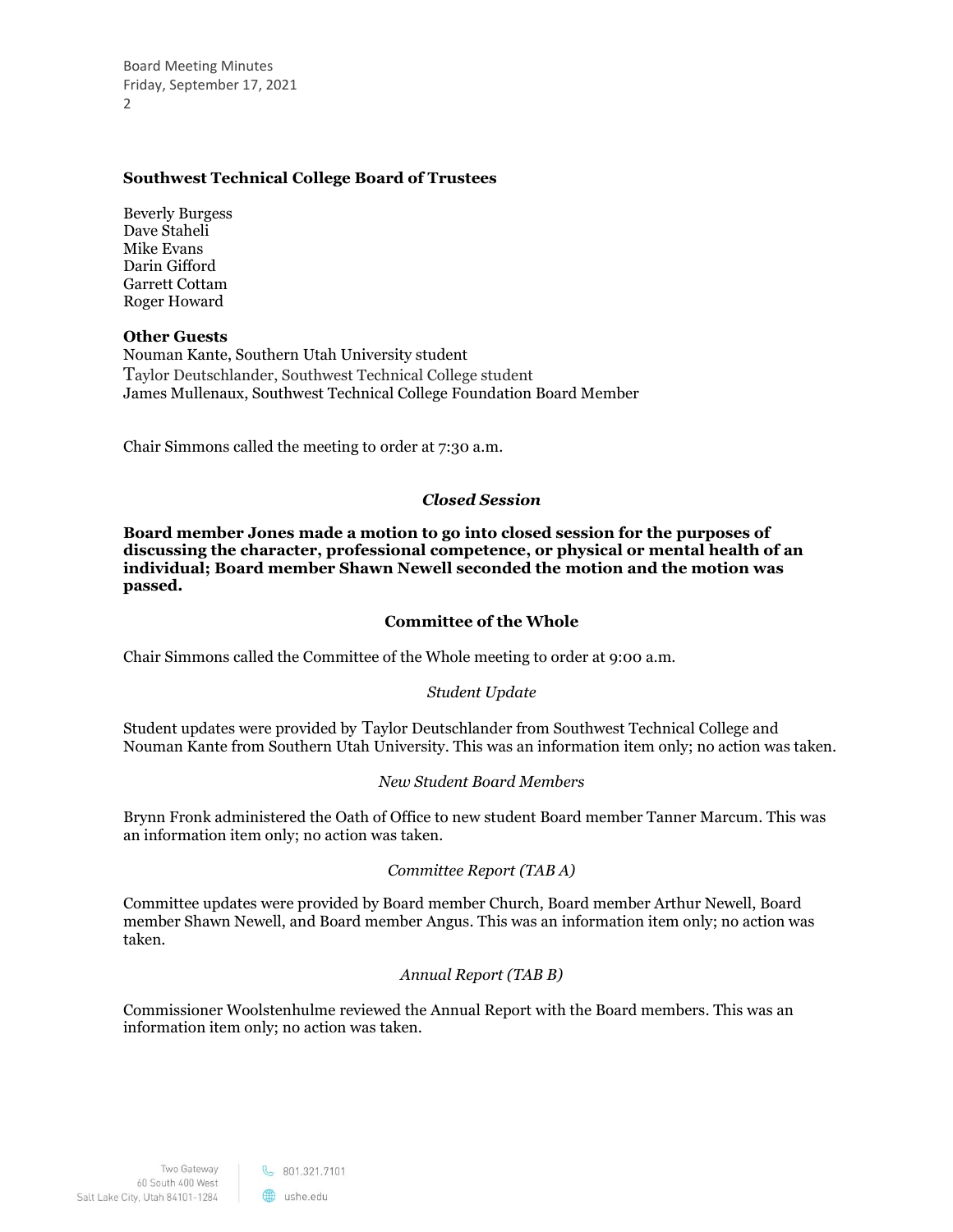Board Meeting Minutes Friday, September 17, 2021 3

# *COVID-19 Update*

Commissioner Woolstenhulme and Spencer Jenkins provided an update on COVID-19. This was an information item only; no action was taken.

# *Strategic Plan Update (TAB C)*

Melanie Heath provided an update on the Strategic Plan to the Board members. This was an information item only; no action was taken.

# *Statewide Marketing Campaign (TAB D)*

Trisha Dugovic provided an update on the Statewide Marketing Campaign to the Board members. This was an information item only; no action was taken.

# *Adult Education (TAB E)*

Melanie Heath provided an update on Adult Education to the Board members. This was an information item only; no action was taken.

# Performance Funding Review

Rich Amon provided a Performance Funding Review update to the Board members. This was an information item only; no action was taken.

# *Student Equity Commission*

Board member Marcum introduced the Student Equity Commission. This was an information item only; no action was taken.

# *EDI Training: New Leadership Academy (TAB F)*

Board member Church introduced Amy Fulton, Director of the New Leadership Academy at the University of Utah, who provided an overview of NLA. This was an information item only; no action was taken.

# *State Online Program*

Scott Wyatt introduced the State Online Program and task force. Board members requested Board, student and EDI representation on the task force. Some presidents requested in writing clarification of the Board's charge and expectation. Scott has agreed to bring clearly defined objectives of the program to the November Board meeting. This was a discussion item only; no action was taken.

# *FY2022-23 USHE Operating Budget Request (TAB G)*

Rich Amon reviewed FY 2022-23 USHE Operating Budget Requests with the Board members. **Board member Arthur Newell made a motion to approve the FY2022-23 USHE operating budget priorities and authorize the Commissioner to make any subsequent technical adjustments, including rounding, necessary to finalize the budget prior to submitting to the Governor and Legislature; Board member Shawn Newell seconded the motion and the motion passed.**

*Talent Ready Utah*